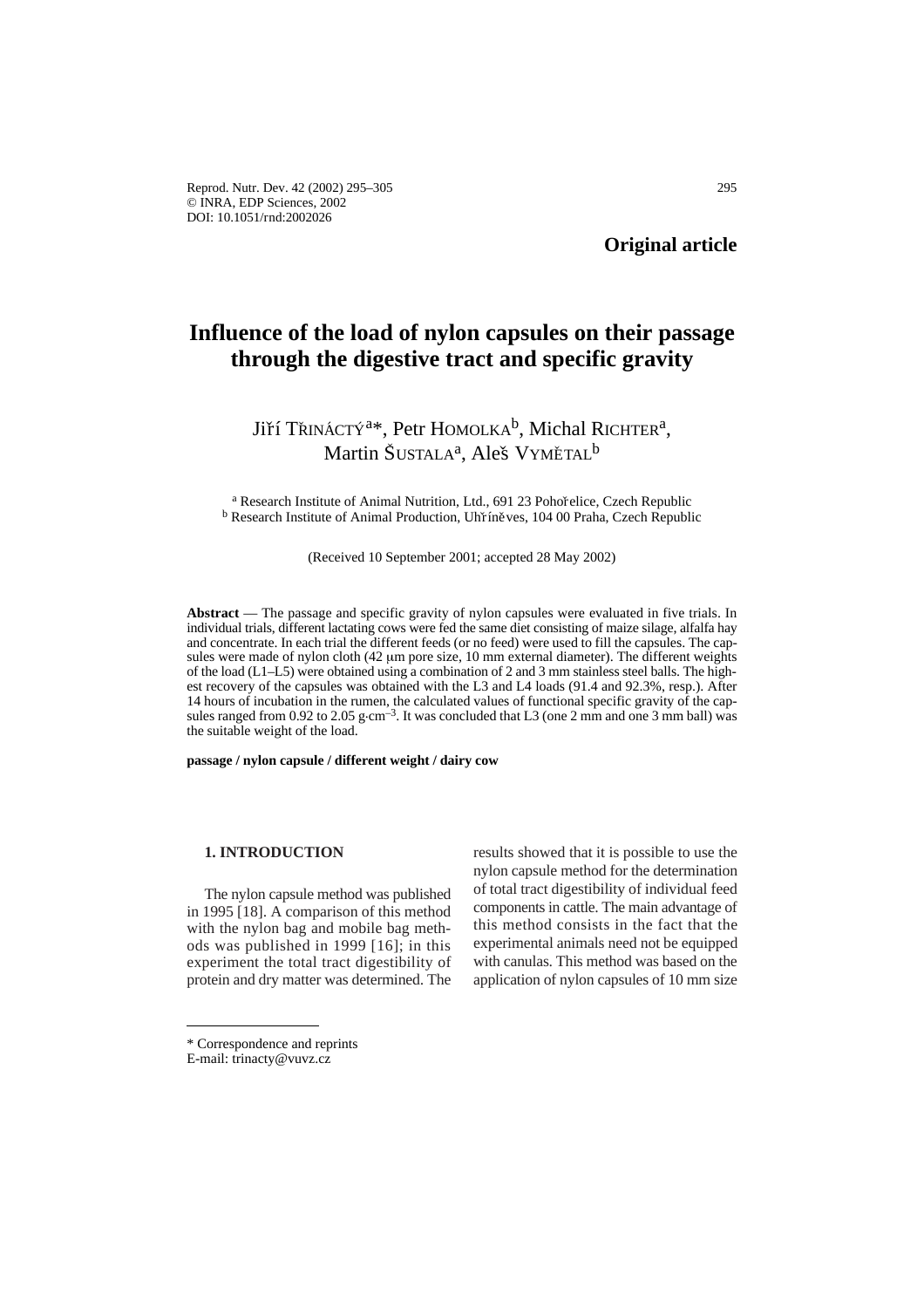filled with a sample of feed and a load. Dosing of capsules into the animal was performed orally. Stainless steel balls (2 and 3 mm) were used as the load. The load kept the capsules at the bottom of the rumen and this was the reason why they were not rejected and ruminated. The change of load weight influenced the density of the capsules and this affected the recovery, retention time, first appearance in the faeces, etc. In general, however, the determination of the optimum weight of the load of the capsules is problematic.

The passage of the particles through the digestive tract of ruminants depends on their type, size, time of hydration, etc. When evaluating the passage of the capsules in our study, some data were excerpted from publications describing the passage of plastic particles (with various specific gravity and size) through the digestive tract. Trials with plastic particles have been performed on steers, heifers and dry cows by many authors. The shortest mean retention time and the highest recovery have been obtained with plastic particles with specific gravities ranging from 1.12 to 1.42 or 1.77 g $\cdot$ cm<sup>-3</sup>, respectively [1, 2, 3, 8]. The evaluation of total mean retention time (TMRT) is important because it has been found that if the TMRT value was high, the particles could stay too long at the bottom of the ventral sac [15] and for that reason recovery is decreased [2]. The maximal amount of ruminated particles in sheep and goats has been recorded at the specific gravity of  $0.92$  g $\cdot$ cm<sup>-3</sup> [7]. The lowest value of ruminated particles (with specific gravity of 2.15 g·cm<sup>-3</sup>) was found by [2] in dry cows.

Specific gravity of ruminal digesta determined together with associated gas is sometimes mentioned in the literature as functional specific gravity [6]. Functional specific gravity (FSG) values of roughage feeds were determined by various authors within the range of  $0.9-1.4$  g $\cdot$ cm<sup>-3</sup> [4, 6, 18]. Higher values of FSG were recorded with grains and mixtures. After 1 hour of hydration, values of FSG of shelled corn, corn gluten feed and concentrate mixture were determined within the range of 1.17–1.55 g $\cdot$ cm<sup>-3</sup> [12]. Regarding this fact, it can be concluded that the FSG of feeds varies approximately within the range  $0.9-1.6$  g $\cdot$ cm<sup>-3</sup>.

The aim of our work was to find an optimum weight for the load of nylon capsules which give the lowest amount of damaged capsules (by teeth), the highest recovery and the acceptable (not too high) total mean retention time (TMRT). The next goal was to determine the functional specific gravity (FSG) of the capsules with the different load.

#### **2. MATERIALS AND METHODS**

#### **2.1. Animals**

Passage evaluation. As experimental animals crossbred dairy cows (Red Holstein ´ Black Friesian) were used. All the trials were carried out using two dairy cows. In each trial, different animals were used because the trials presented were only a part of another, until now unpublished experiment in which the digestibility of feeds was measured. The results obtained were evaluated in spite of the fact that an increased variability could be expected. The cows were 60–200 days in lactation and their live body weight ranged from 555 to 662 kg. The average milk yields and feed intakes recorded in the individual trials are presented in Table I. In all the trials the diets consisted of maize silage  $(22.5-38.4 \text{ kg day}^{-1})$  on fed basis), alfalfa hay  $(2.0-4.0 \text{ kg day}^{-1})$  and concentrate  $(1.5-5.7 \text{ kg day}^{-1})$ . The concentrate consisted of 32% maize meal, 19% rape cakes, 13% wheat meal, 10% barley meal, 10% oat meal, 8% yeast, 5% flax meal, 2.5% mineral mixture and 0.5% sodium chloride. The diet was designed on the basis of milk performance [14]. The diet components were fed separately. The animals were fed twice a day (at 5.00 a.m. and 3.00 p.m.).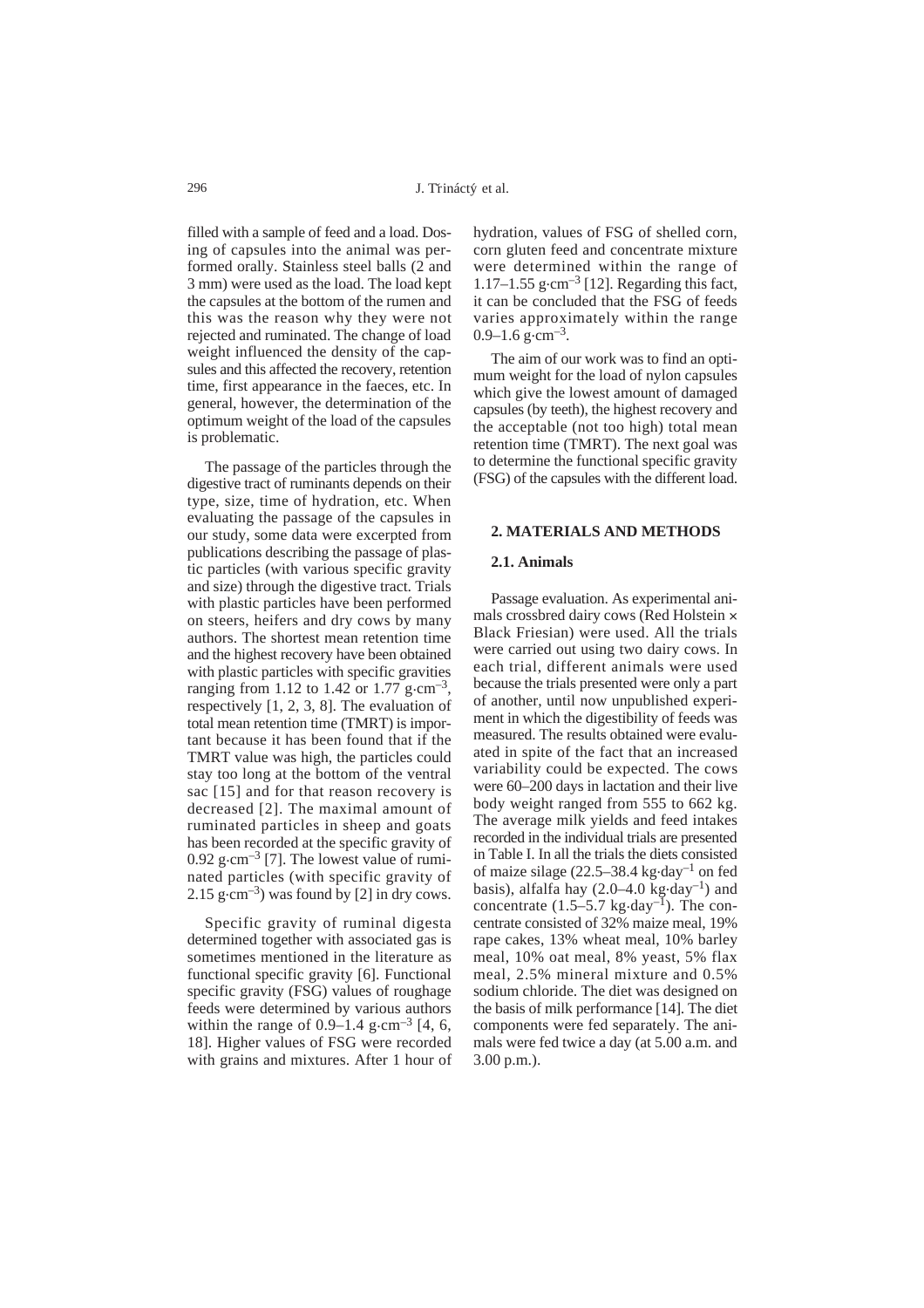| Trial          | $\mathrm{Cow}^1$ | Milk yield<br>(s.e.)<br>$(kg \cdot day^{-1})$ | Intake<br>of dry matter<br>$(kg \cdot day^{-1})$ | Intake<br>of crude protein<br>$(kg \cdot day^{-1})$ | Intake<br>of $NEL^2$<br>$(MJ \cdot day^{-1})$ |
|----------------|------------------|-----------------------------------------------|--------------------------------------------------|-----------------------------------------------------|-----------------------------------------------|
| T1             | 1                | 12.1(0.10)                                    | 16.7                                             | 1.87                                                | 110                                           |
|                | $\overline{2}$   | 10.3(0.11)                                    | 14.6                                             | 1.66                                                | 96                                            |
| T <sub>2</sub> | 3                | 10.9(0.12)                                    | 16.9                                             | 1.89                                                | 111                                           |
|                | $\overline{4}$   | 8.6(0.11)                                     | 14.5                                             | 1.64                                                | 95                                            |
| T <sub>3</sub> | 5                | 8.6(0.14)                                     | 14.8                                             | 1.97                                                | 93                                            |
|                | 6                | 9.5(0.25)                                     | 16.6                                             | 2.12                                                | 105                                           |
| T <sub>4</sub> | 7                | 12.7(0.19)                                    | 12.6                                             | 1.87                                                | 78                                            |
|                | 8                | 12.8(0.19)                                    | 14.7                                             | 2.11                                                | 92                                            |
| T <sub>5</sub> | 9                | 19.3(0.30)                                    | 20.5                                             | 2.63                                                | 131                                           |
|                | 10               | 20.3(0.44)                                    | 18.9                                             | 2.53                                                | 120                                           |

**Table I.** Mean daily milk yield and nutrient intake.

<sup>1</sup> In individual trials, different cows were used.

 $2$  NEL – nettoenergie of lactation [14].

The functional specific gravity was determined by incubation of the capsules in the rumen of three cannulated mature oxes. The animals were equipped with 10 cm rumen cannula (Bar Diamond, USA). The diet of the oxes was as follows: 2 kg of mixture, 4 kg of alfalfa hay and 6 kg of corn silage.

## **2.2. Nylon capsule content and passage evaluation**

The nylon capsule passage evaluation was made in five trials. Each trial included a preparatory period (14 days) and two experimental periods  $(2 \times 4 \text{ days})$  with a three-day pause. The capsules were made of nylon cloth (Uhelon, Hedva Moravská Třebová) with 42 µm apertures according to [16]. The capsules had a lenticular shape with outside and inside diameters of 10 and 8 mm, respectively. The capsules were applied orally in the form of a paper bolus. Five various weights of loads (L1–L5) were used. Different weights of loads were obtained by means of a combination of 2 (0.0338 g) and 3 mm (0.1156 g) stainlesssteel balls. The combination of balls and the total weights of the load are presented in Table II. In all five trials  $(T1-\overline{T5})$ , the same combinations of stainless-steel balls were used; feed samples in the capsules, were however, different. In the T1–T4 trials various kinds and amounts of feed were used (Tab. II), in the T5 trial the capsules did not contain any feed. The weight of the empty capsules (without feed and load) was 0.0475 g. All feeds were milled through a 1 mm screen.

The weighing of the feed for the capsules was made in batches. Each batch involved 100 capsules. The capsules were produced manually in our laboratory. To calculate the quantity of feed in one capsule, the total amount of feed used for one batch was divided by the number of capsules in the corresponding batch. For one determination in one cow, 500 capsules were needed (5 loads, L1 to L5; –100 capsules per load). This means that the number of capsules used in one trial (two cows, two periods) was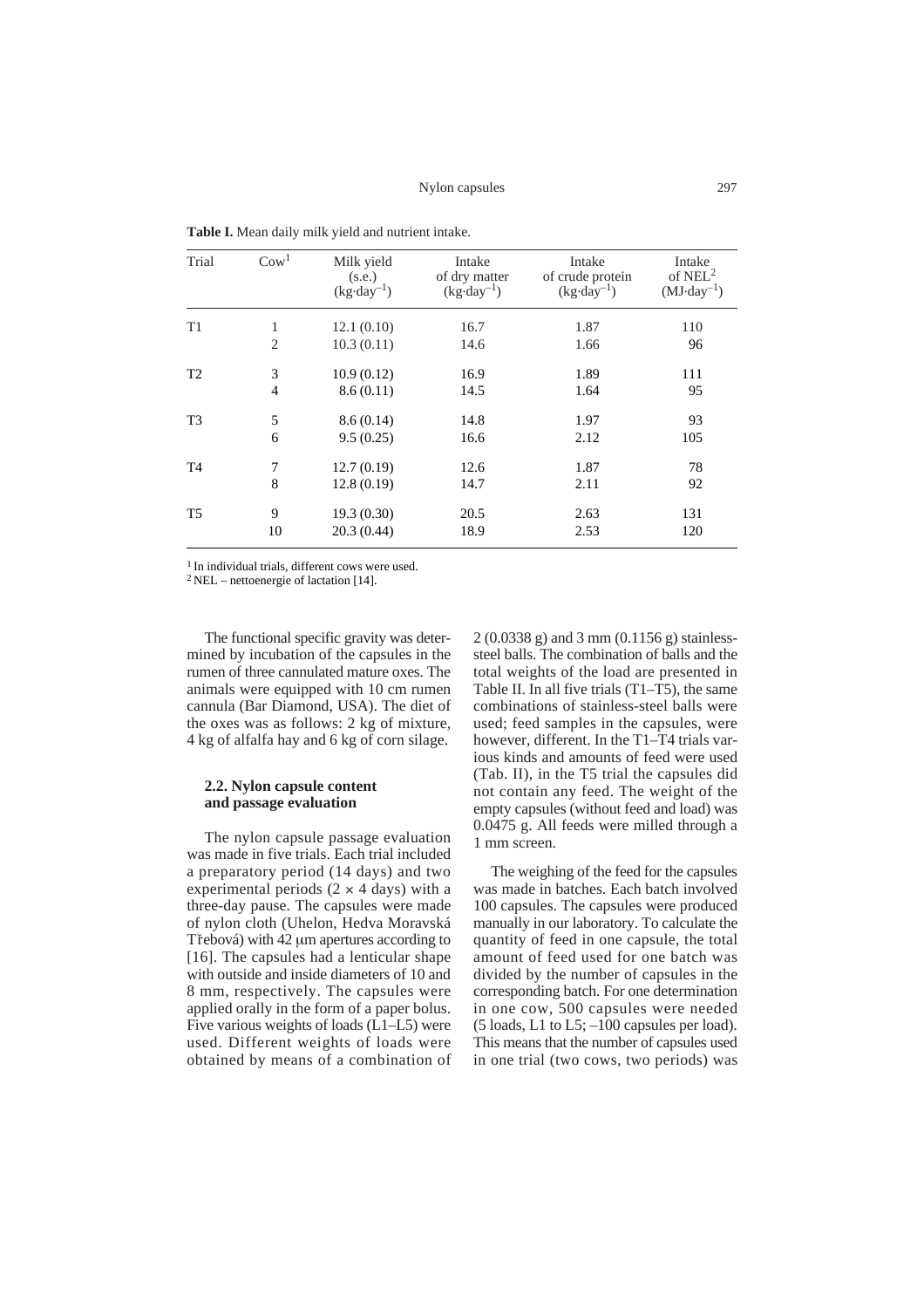|                                |                  | Content of capsules according to weight of load |                 |                 |                 |  |  |
|--------------------------------|------------------|-------------------------------------------------|-----------------|-----------------|-----------------|--|--|
|                                | L1               | L <sub>2</sub>                                  | L <sub>3</sub>  | IA              | L <sub>5</sub>  |  |  |
| Balls:                         |                  |                                                 |                 |                 |                 |  |  |
| Number (pcs)                   | $2 \times 2$ mm  | $1 \times 3$ mm                                 | $1 \times 3$ mm | $1 \times 3$ mm | $1 \times 3$ mm |  |  |
|                                |                  |                                                 | $1 \times 2$ mm | $2 \times 2$ mm | $3 \times 2$ mm |  |  |
| Weight $(g)$                   | 0.0675           | 0.1132                                          | 0.1470          | 0.1807          | 0.2145          |  |  |
| Feed sample $(g)$ :            |                  |                                                 |                 |                 |                 |  |  |
| T1 alfalfa hay                 | $0.0157(12.0)^1$ | 0.0151(8.5)                                     | 0.0151(7.1)     | 0.0146(5.9)     | 0.0149(5.3)     |  |  |
| T <sub>2</sub> maize silage    | 0.0145(11.2)     | 0.0142(8.0)                                     | 0.0144(6.8)     | 0.0148(6.0)     | 0.0152(5.4)     |  |  |
| T <sub>3</sub> rape expeller-1 | 0.0154(11.8)     | 0.0150(8.4)                                     | 0.0153(7.2)     | 0.0152(6.2)     | 0.0154(5.5)     |  |  |
| T <sub>4</sub> rape expeller-h | 0.0355(23.6)     | 0.0353(17.8)                                    | 0.0353(15.2)    | 0.0353(13.3)    | 0.0357(11.9)    |  |  |
| T5 without feed <sup>2</sup>   | 0(0.0)           | 0(0.0)                                          | 0(0.0)          | 0(0.0)          | 0(0.0)          |  |  |

**Table II.** Number and weight of balls, weight of feed sample in capsules with the L1–L5 load in individual trials T1–T5.

<sup>1</sup> In the brackets is the percentage of weight of feed sample in the total weight of the capsules.

<sup>2</sup> Weight of empty capsule (without feed and load) was  $0.0475$  g.

2000. All capsules were marked with an ineffaceable colour, and each cow and each capsule with different loads had colours of their own. The capsules damaged (marked) by teeth were found in the faeces and were counted as chewed capsules. The total collection of the faeces was done at 6-hour intervals for the first 18 hours, then at 3-hour intervals and in the last 48 hours at 6-hour intervals again. Once every 24 hours, the capsules were recovered from the faeces by washing on a 4 mm screen.

Capsule mean retention time in the total digestive tract (TMRT) was calculated according to [9]: TMRT =  $\Sigma(Ni \times ti \times \Delta ti)$ /  $\Sigma$  (Ni  $\times$   $\Delta$ ti), where Ni is the number of capsules collected in the faeces during the interval  $\Delta t$  and ti is the time elapsed from dosing to the midpoint of the collection interval Δti.

The first appearance time of the capsules in the faeces (FAC) was determined by the time elapsing between dosing and the midpoint of the interval when the capsules appeared in the faeces for the first time. This determination was done according to [9].

## **2.3. Determination of specific gravity**

The specific gravity of the capsules in the rumen could not be measured directly because of the content of gas. For this reason the specific gravity of the capsules with feed (or no feed, respectively) and of the stainless steel balls was determined individually. FSG was calculated after the determination of gas content. Before the estimation of FSG, it was necessary to calculate the time of incubation in the rumen.

### *2.3.1. Estimation of the time of incubation in the rumen*

It was assumed that the capsules after application immediately sank to the bottom of the ventral sac. After hydration and changes in the gas content (pressing up the air and fermentation starting), the capsules left the rumen. We tried to define the time interval from the capsules application to the maximum flow of the capsules from the rumen. This time interval was used for the incubation of the capsules. Estimation of this time was done by means of a two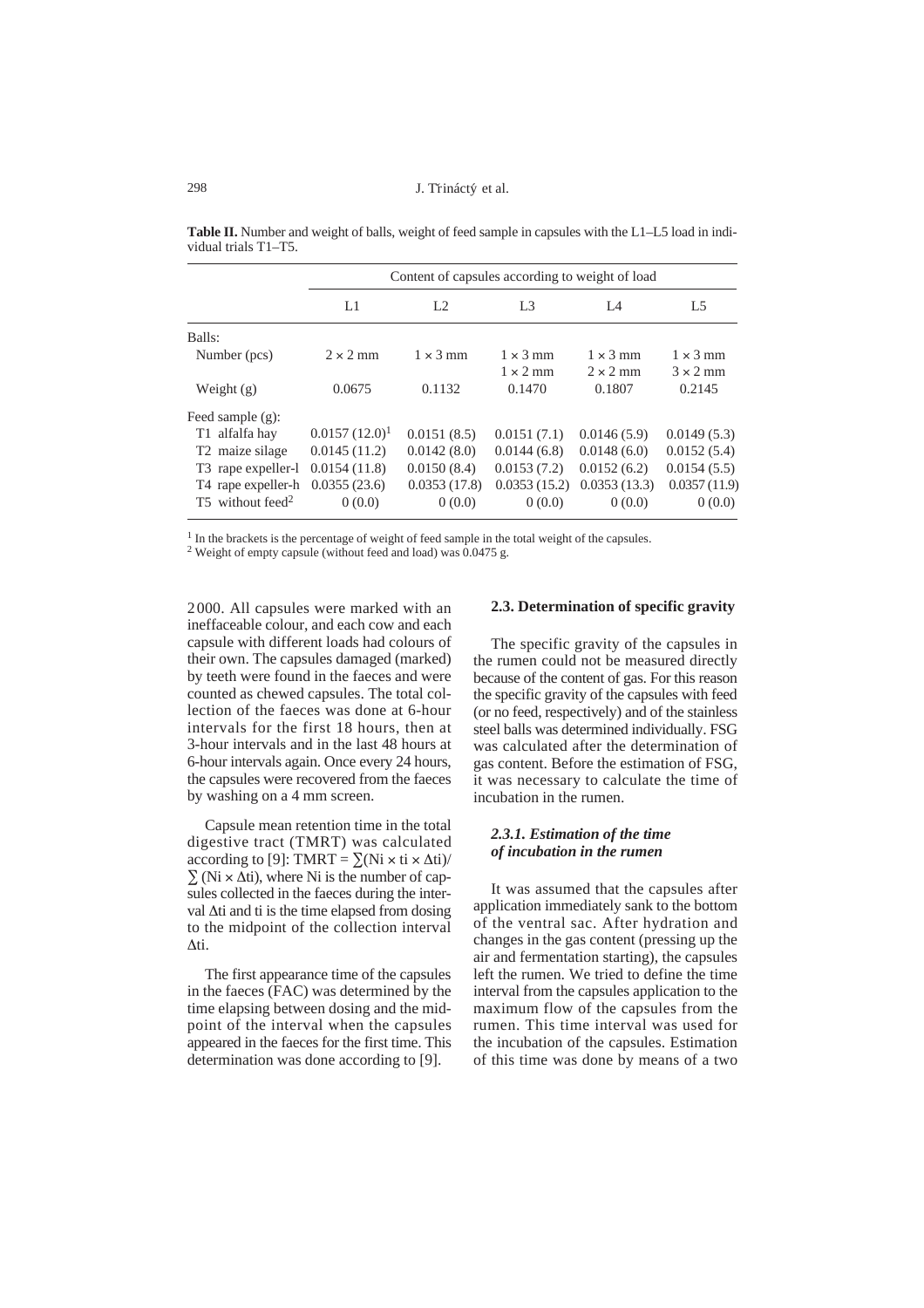compartment age-dependent and age-independent (G2G1) model. This model was chosen because it enabled to calculate two retention times in two individual compartments [11]. For fitting of the results obtained the equation published by [11] was used, this one was similar to the equation presented by [20]:

$$
Y=D^*(1-(\delta^{2*}e^{-k^*(h-\tau)}+e^{-\lambda^*(h-\tau)*}(1-\delta^2\\+(1-\delta)^*\lambda^*(h-\tau)))),
$$

where  $\delta = \lambda/(\lambda-k)$ ;  $\lambda$  = rate parameter for gamma-distributed residence times;  $k = rate$ parameter for exponentially distributed residence times;  $h =$  time after dose of the capsules;  $\tau$  = time delay between dose and first detection of the capsules in the faeces. We tried to compare the curves of the individual data obtained in individual cows and loads with model ones but it was found that the results were inconsistent. A similar observation for individual data curves was mentioned by [20]. For this reason the individual mean was calculated for each time interval (from all data in this time interval) and the curve was fitted through this mean data.

For the calculation of the first compartment retention time (CMRT1), the following equation was used: CMRT1 =  $n/\lambda$ , where *n* represents the order of gamma function (in our case  $n = 2$ ) and CMRT2 = 1/k, the second compartment retention time. According to [11], the calculated CMRT1 is identical to the time of maximum outflow of particles (capsules) from the rumen.

#### *2.3.2. Specific gravity of capsules with feed (or no feed, respectively)*

The T1–T5 *c*apsules (without stainless steel balls) were incubated for 14 hours in the rumen of three cannulated oxes. Five capsules of each type (T1–T5) were inserted through a cannula after feeding. The capsules were covered in a net (mesh 1 mm), loaded with 300 g weight and manually put into the bottom of the rumen. The amounts of feed in the capsules are presented in

Table II. After incubation (the time calculated for incubation was 14 h), the capsules were placed in prepared solutions of NaCl with various specific densities (the scale was 0.05 g·cm<sup>-3</sup>, range 1.0–1.20·cm<sup>-3</sup>) and were squeezed with fingers under the solution surface to remove gas.

## *2.3.3. Weight of capsules with feed (or no feed, respectively) after incubation*

After the determination of specific gravity, the capsules were again lightly washed in cold water and centrifugated for 1 minute (10000 rotations per minute) on filter paper. During centrifugation, the capsules were covered with aluminium foil to prevent their drying. After centrifugation the capsules were weighed immediately.

## *2.3.4. Stainless steel balls*

The specific gravity of 2 and 3 mm balls was determined with a 50 mL pycnometer. For this purpose 200 balls or 800 balls of 3 mm and 2 mm size, respectively, were used.

## *2.3.5. Determination of the gas content in the capsules*

The amount of gas was measured only with the L3 load in all variants T1–T5. It was supposed that the differences in gas content among L3 and the other variants of the loads were negligible. Twenty capsules were covered in a net (mesh 1 mm), were loaded with 300 g weight and were incubated for 14 hours (time determined according to the procedure developed by [20], described above) in the rumen of each of 3 cannulated oxes. After incubation, the net with the capsules was placed into a polyethylene beaker under the level of rumen liquid. The beaker with the capsules and rumen liquid was thereafter removed and inserted into a thermobox (39 °C). In the laboratory the net was opened under the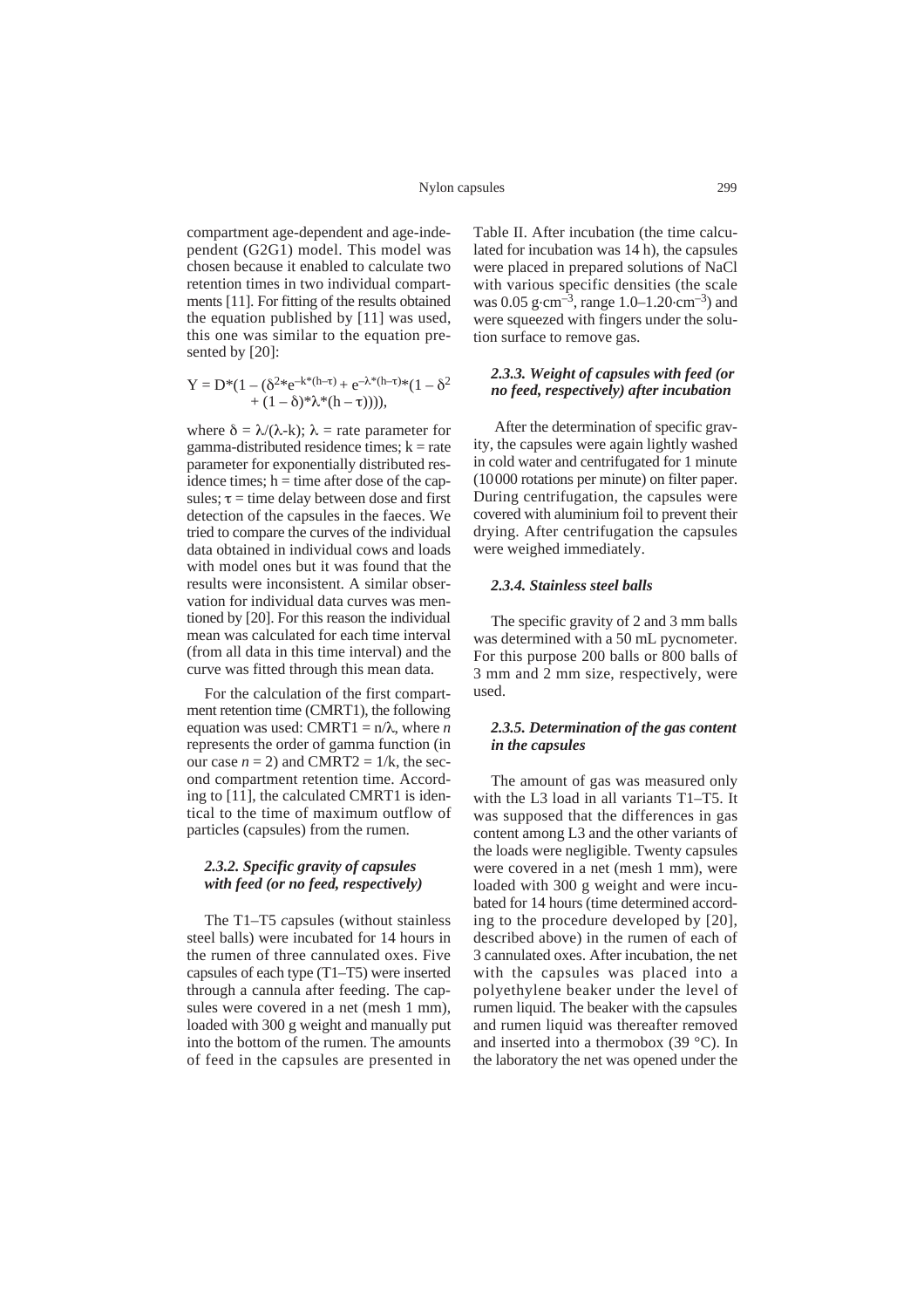level of the rumen liquid and the capsules were transferred with a spoon into a larger beaker (3 litres) filled with a buffer solution (39 °C) to prevent dissolving of the gas from the capsules. The buffer consisted of (in 1 liter) distilled water, 5.7g  $Na<sub>2</sub>HPO<sub>4</sub>$ (anhydrous), 6.2 g KH<sub>2</sub>PO<sub>4</sub> (anhydrous),  $0.6$  g MgSO<sub>4</sub>.7H<sub>2</sub>O. This solution was then saturated with carbon dioxide [5]. A turned funnel connected with a 5 mL pipette, filled with the same solution, was immersed into this solution. The individual capsules were pressed with fingers under the liquid surface to expel bubbles of gas. These bubbles were trapped with the funnel and the amount of gas from the 20 capsules was measured using a pipette. Measuring was carried out in a box at  $39^{\circ}$ C.

#### *2.3.6. Functional specific gravity*

The functional specific gravity (FSG) of the capsules after 14 h of incubation was calculated according to the formula:

$$
FSG = (a + b * c + d * e) / (f + b * g + d * h + i),
$$

where  $a = weight of the capsules with feed$ (or no feed, respectively);  $b =$  number of 3 mm balls;  $c = weight of 3 mm ball;$  $d =$  number of 2 mm balls;  $e =$  weight of  $2 \text{ mm ball}$ ;  $f =$  volume of capsules with feed (or no feed, respectively);  $g =$  volume of 3 mm ball;  $h =$  volume of 2 mm balls;  $i = gas$  content in the capsule. Parameter f was calculated by dividing the weight of the capsules by their specific gravity.

#### **2.4. Statistical analysis**

The recovery of the capsules and the number of chewed capsules were evaluated using multifactorial analysis of variance (after arcsin transformation) with a splitplot design [13] (Unistat, ver. 4.51 and manually with the help of Microsoft Excel 97) according to the following model:

$$
Y_{ijk} = \mu + \alpha_i + \beta_j + \epsilon_{ij} + \gamma_k + (\alpha \gamma)_{ik} + \phi_{ijk},
$$

where  $Y_{ijk} = a$  dependent variable for trial i, repetitions j and load k;  $\mu$  = overall mean;  $\alpha_i$  = effect of the trial (i = 1 to 5);  $\beta_i$  = the effect of the cows and periods (repetitions)  $(j = 1 \text{ to } 4); \varepsilon_{ij} = \text{random residual } \alpha_i \text{ and } \beta_j;$  $\gamma_k$  = effect of load (k = 1 to 5); ( $\alpha \gamma_{ik}$  = interaction of  $\alpha_i$  and  $\gamma_k$ ;  $\phi_{ijk}$  = random residual of  $\gamma_k$  and  $(\alpha \gamma)_{ik}$ . Values of TMRT and FAC were evaluated in a similar way but without an arcsin transformation of the values.

The recovery of the capsules at intervals of 24, 48, 72 and 96 h after the dose to the appearance in the faeces were evaluated by analysis of variance (after using an arcsin transformation) of the values according to the following model:

$$
Y_{ijkl} = \mu + \alpha_i + \beta_j + \epsilon_{ij} + \gamma_k + \delta_l + (\alpha \gamma)_{ik} + (\alpha \delta)_{il} + (\gamma \delta_{kl}) + \phi_{ijkl},
$$

where  $Y_{ijkl}$  = dependent variable for i; j, k (see above) and time intervals l, symbols  $\mu$ ,  $\alpha$ <sub>i</sub>,  $\beta$ <sub>j</sub>,  $\varepsilon$ <sub>ij</sub>,  $\gamma$ <sub>k</sub>, and  $(\alpha \gamma)$ <sub>ik</sub> are described above,  $\delta_1$  = effect of time intervals (time from the dose to the appearance in the faeces) 24, 48, 72 and 96, (1 = 1 to 4),  $(\alpha \delta)_{il}$  = interaction of  $\alpha_i$  and  $\delta_l$ ,  $(\gamma \delta_{kl})$  = interaction of  $\gamma_k$  and  $\delta_l$ ;  $\phi_{ijkl}$  = random residual of  $\gamma_k$ ,  $\delta_l$ ,  $(\alpha \gamma)_{ik}$ ,  $(\alpha \delta)_{il}$ , and  $(\gamma \delta_{kl})$ . When the effect was significant, the means were compared by the Scheffe test.

The FSG of the capsules was evaluated using two-way analysis of variance (Unistat, ver. 4.51). If the effect was significant, the means were compared with the Scheffe test.

## **3. RESULTS AND DISCUSSION**

### **3.1. Passage evaluation**

In trials T1–T4, the milk yield (ranging from 8.6 to  $12.0 \text{ kg day}^{-1}$ ) and intake of the nutrients varied within a narrow range; in the T5 trial, a higher milk yield (19.3 and 20.3 kg $\cdot$ day<sup>-1</sup> was associated with a much higher level of intake (Tab. I). Milk yield was in a good fit with the calculated [14] consumption of nutrients.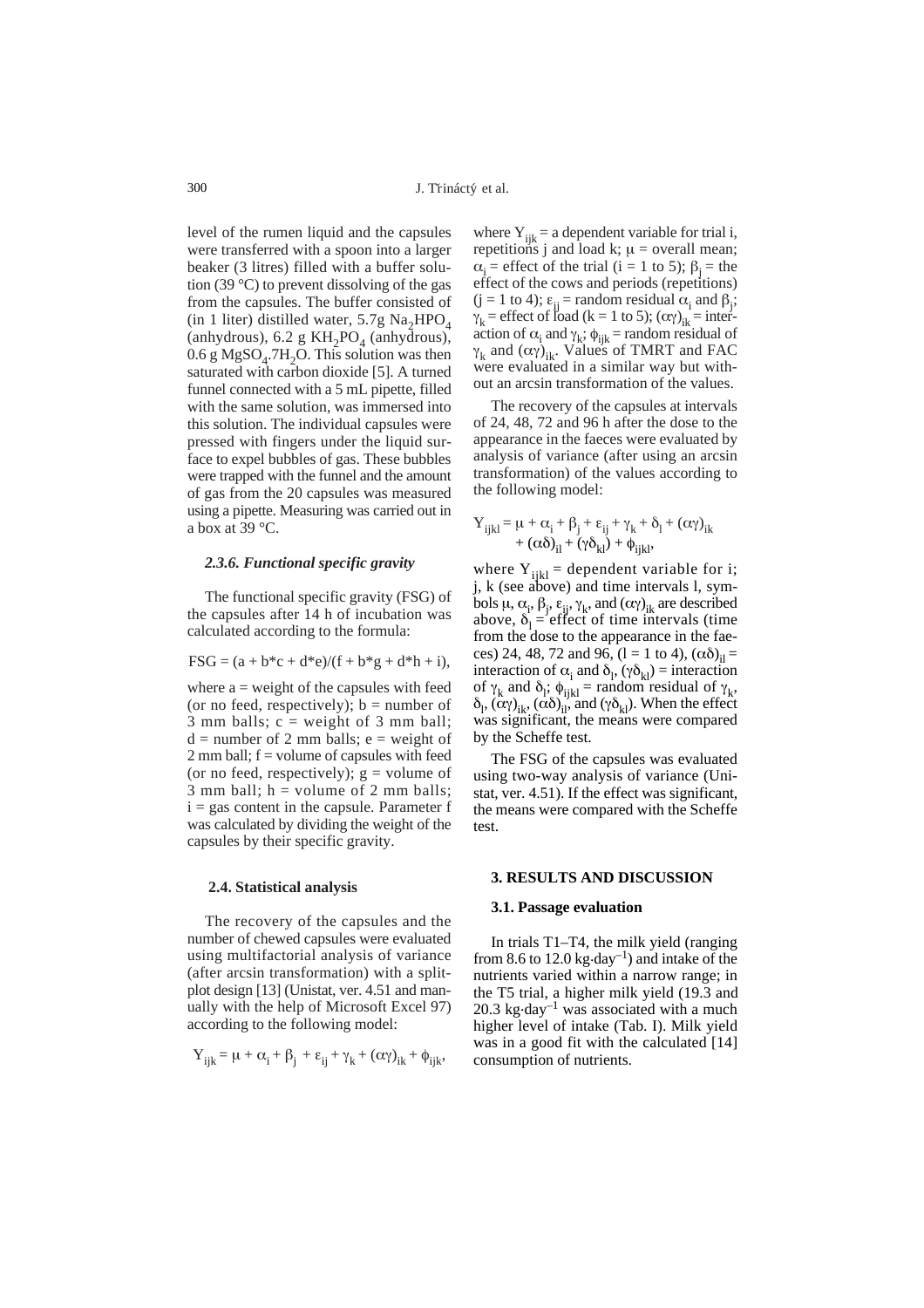#### Nylon capsules

As mentioned in Table II, the total weight of the load in the capsules ranged from 0.0675 g (L1) to 0.2145 g (L5) and the feed amount in the capsules ranged from 0.0142 g to 0.0357 g and/or zero, respectively. Since the load of the capsule increased progressively from treatments L1 to L5 and the sample weight was much smaller than the loads and remained either quite constant (trial T1 to T4) or zero (trial T5), the contribution of the feed sample weight to the capsule weight was mostly small (not in L1 and L2) and decreased (or was zero) from the L1 to L5 treatments. The lowest share of the feed in the total weight of the capsules was 0.0 or 5.3%, respectively while the highest one was 23.6%.

Capsule recovery, TMRT, first appearance (FAC) and percentage of chewed capsules in the individual trials are presented in Table III. Variations in the T1–T5 trials resulted partly from controllable factors (type and amount of feed) and partly from uncontrollable factors (animals). Since our trial was designed in this way, it was decided to use the split-plot type of variance analysis. According to [13], the sub-plot treatments (in our case the loads) were not randomised over the whole large block but only over the main plots (in our case the trials and cows + periods). A consequence of this design was that the experimental error of sub-treatments (loads) was smaller

than that of main treatments (trials and cows + periods).

The mean recovery of the capsules with L1–L5 in the individual trials was significantly  $(P < 0.05)$  higher in T5  $(91.2\%)$ . This could be caused by a higher intake of dry matter observed in this trial similarly as in our earlier experiment [17]; a higher intake of dry matter in cows accelerated the flow of particles through the digestive tract. Some significant differences  $(P < 0.05)$  were found for TMRT values (T1 and T2 vs. T3) and it was supposed that in this case the main sources of variability was the individuality of the experimental animals. FAC values did not show high differences ( $P > 0.05$ ) among individual trials. The lowest value of the chewed capsules was at T4 (2.6%) and, as compared with T1 (8.8%) and T2 (12.2%), the differences were significant  $(P < 0.05)$ . This can be explained by the fact that the T4 capsules contained the lowest amounts of gas  $(0.043 \text{ mL-capsule}^{-1})$ . In our opinion the doubled weight of rape expellers fulfilled the space of the capsules and reduced the amount of gas. For this reason, the capsules were not upheld in the rumen content and could easily escape the chewing.

The evaluation of recovery, TMRT, FAC and chewed capsules according to the variation of the loads in the capsules is presented in Table IV. The cumulative excretion curves of the capsules with all collection

| Item                                    |      |                   | Trial             |                   |                   |                    |  |
|-----------------------------------------|------|-------------------|-------------------|-------------------|-------------------|--------------------|--|
|                                         |      | Τ1                | T2                | T3                | T4                | Т5                 |  |
| Recovery of the capsules $(L1-L5)$      | (% ) | 74.1 <sup>a</sup> | 79.8 <sup>a</sup> | 81.8 <sup>a</sup> | 78.4 <sup>a</sup> | 91.2 <sup>b</sup>  |  |
| TMRT of the capsules $(L1-L5)$          | (h)  | $49.6^{b}$        | 51.1 <sup>b</sup> | 38.0 <sup>a</sup> | $46.4^{ab}$       | 42.3 <sup>ab</sup> |  |
| Values of FAC (L1–L5)                   | (h)  | 25.8              | 23.4              | 19.9              | 21.5              | 20.0               |  |
| Values of the chewed capsules $(L1-L5)$ | (% ) | 8.8 <sup>b</sup>  | 12.2 <sub>b</sub> | 6.6 <sup>ab</sup> | 2.6 <sup>a</sup>  | 8.4 <sup>ab</sup>  |  |

Table III. Fecal recovery 96 h after dosing, mean retention time in the total tract (TMRT), first appearance of the capsules in the faeces (FAC) and chewed capsules in the individual trials with the L1 to L5 loads.

Values with different letters in the same rows differ significantly  $(P < 0.05)$ .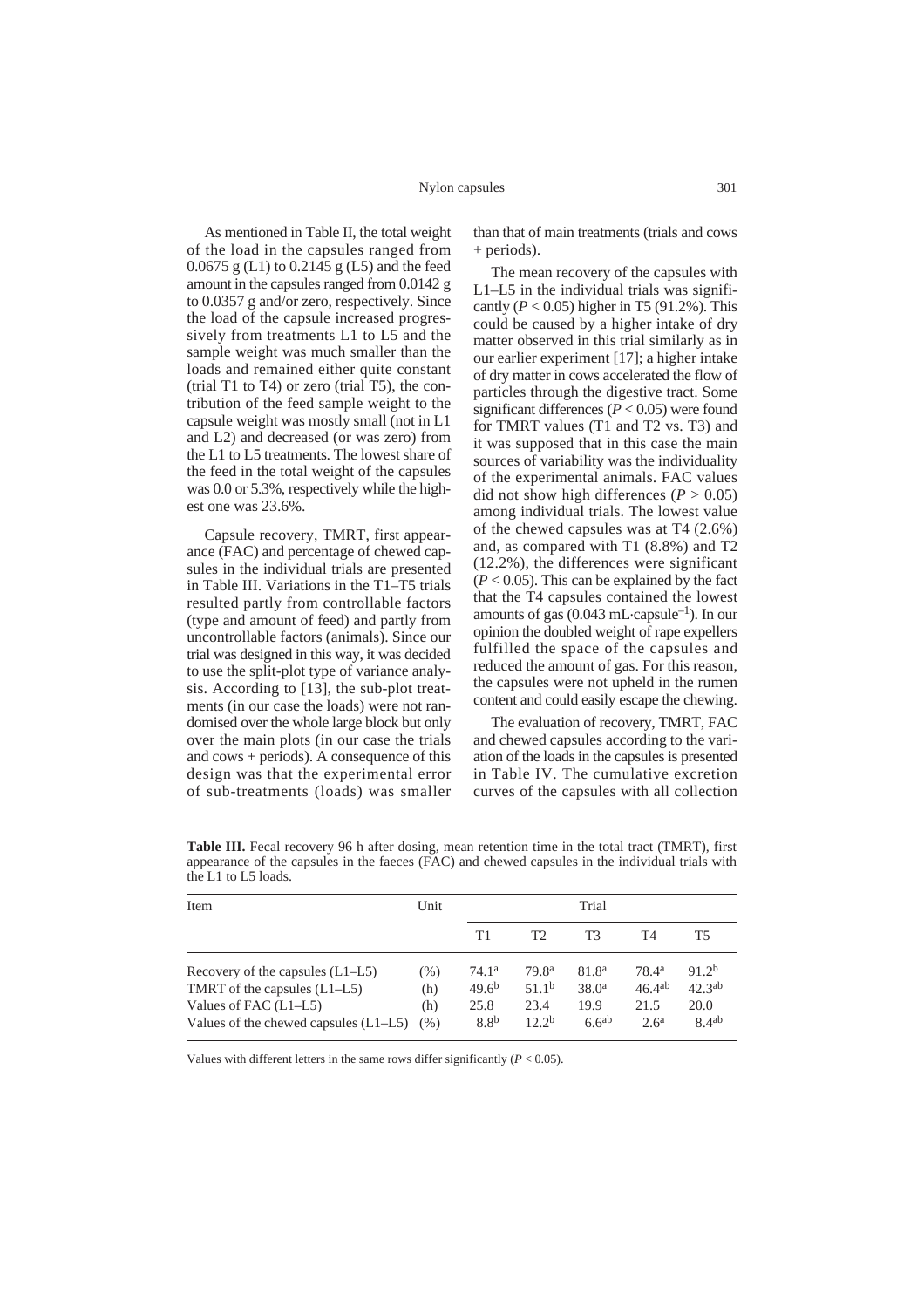J. Třináctý et al.

| <b>IItem</b>                        | Unit | Capsules with the load |                    |                   |                    |                   |
|-------------------------------------|------|------------------------|--------------------|-------------------|--------------------|-------------------|
|                                     |      | L1                     | L <sub>2</sub>     | L <sub>3</sub>    | IA                 | L <sub>5</sub>    |
| Recovery at $24 h (T1-T5)$          | (% ) | 4.1 <sup>bc</sup>      | $8.2^{\circ}$      | $6.0^{bc}$        | 2.3 <sup>ab</sup>  | 0.9 <sup>a</sup>  |
| Recovery at $48 h (T1-T5)$          | (% ) | 37.2 <sup>a</sup>      | 65.9 <sup>cd</sup> | 72.7 <sup>d</sup> | $63.8^{\circ}$     | $48.6^{b}$        |
| Recovery at $72 h (T1-T5)$          | (% ) | 49.2 <sup>a</sup>      | 77.7 <sup>b</sup>  | 89.1c             | 86.9c              | $80.1^{bc}$       |
| Recovery at 96 h (T1-T5)            | (% ) | $52.5^{\rm a}$         | $80.5^{b}$         | $91.4^{\circ}$    | $92.3^{\circ}$     | 88.7 <sup>c</sup> |
| Values of TMRT (T1–T5)              | (h)  | 45.2 <sup>b</sup>      | 40.1 <sup>a</sup>  | 41.8 <sup>a</sup> | 47.3 <sup>b</sup>  | $53.0^{\circ}$    |
| Values of FAC (T1–T5)               | (h)  | $20.4^{ab}$            | 19.3 <sup>a</sup>  | $21.4^{ab}$       | 24.0 <sup>bc</sup> | $25.5^{\circ}$    |
| Values of chewed capsules $(T1-T5)$ | (% ) | 19.1 <sup>d</sup>      | $9.2^{\circ}$      | 4.8 <sup>b</sup>  | 3.1 <sup>ab</sup>  | 2.3 <sup>a</sup>  |

**Table IV.** Recovery, total mean retention time (TMRT), chewed capsules and the first appearance of capsules in the faeces (FAC) according to individual weights of the loads of the capsules.

Values with different letters in individual rows differ significantly  $(P < 0.05)$ .

**Table V.** Weight of capsules, their specific gravity and gas content after 14 h of incubation.

| Trial          | Feed            | <sup>1</sup> Mean weight of<br>capsule, $n = 15$<br>$(in brackets - s.e.)$<br>(g) | <sup>1</sup> Mean specific gravity<br>of capsule, $n = 15$<br>$(in brackets - s.e.)$<br>$(g \cdot cm^{-3})$ | <sup>2</sup> Mean gas content in one<br>capsule, $n = 3$<br>$(in brackets - range)$<br>(mL) |
|----------------|-----------------|-----------------------------------------------------------------------------------|-------------------------------------------------------------------------------------------------------------|---------------------------------------------------------------------------------------------|
| T1             | alfalfa hay     | 0.229(0.0007)                                                                     | 1.08(0,000)                                                                                                 | $0.055(0.045-0.063)$                                                                        |
| T <sub>2</sub> | maize silage    | 0.224(0.0009)                                                                     | 1.12(0.005)                                                                                                 | $0.052(0.048 - 0.055)$                                                                      |
| T <sub>3</sub> | rape expeller-l | 0.220(0.0010)                                                                     | 1.10(0.007)                                                                                                 | $0.047(0.045 - 0.048)$                                                                      |
| T4             | rape expeller-h | 0.233(0.0009)                                                                     | 1.13(0,000)                                                                                                 | $0.043(0.035 - 0.053)$                                                                      |
| <b>T5</b>      | without feed    | 0.203(0.0004)                                                                     | 1.08(0.003)                                                                                                 | $0.074(0.070 - 0.078)$                                                                      |

<sup>1</sup> Determination was done with capsules filled by feed (or no feed, resp.) without balls.

2 Determination was done with capsules filled by feed (or no feed, resp.) and with one, 2 and 3 mm ball.

intervals are shown in Figure 1. As mentioned in Table IV, it can be seen that the lowest recovery was found in all time intervals for the L1 and L2 loads. The capsules with the L5 load had a recovery of 88.7%, four days (96 h) after insertion; this was a satisfactory result but after 48 and 72 h time intervals, relatively lower values (as compared with L3 and L4) were found (48.6 and 80.1%, resp.). The highest recovery values were obtained for capsules with L3 (91.4%) and L4 (92.3%) loads. After 96 hours, the differences from L1 (52.5%) and L2  $(80.5\%)$  were significant  $(P < 0.05)$ .

The lowest TMRT of T1–T5 was found with the L2 and L3 loads (40.1 and 41.8 h, respectively), the highest  $(P < 0.05)$  value at L5 was 53.0 h. The TMRT of L5 seems to be too high, probably due to the fact that the capsules could lie on the bottom of the rumen [15]. This observation was in agreement with lower recovery values of L5 after 48 and 72 h time intervals. For this reason, it was supposed that the passage of these capsules through the digestive tract was slower.

The lowest mean values of FAC of T1–T5 were recorded with the L1-L3 loads. The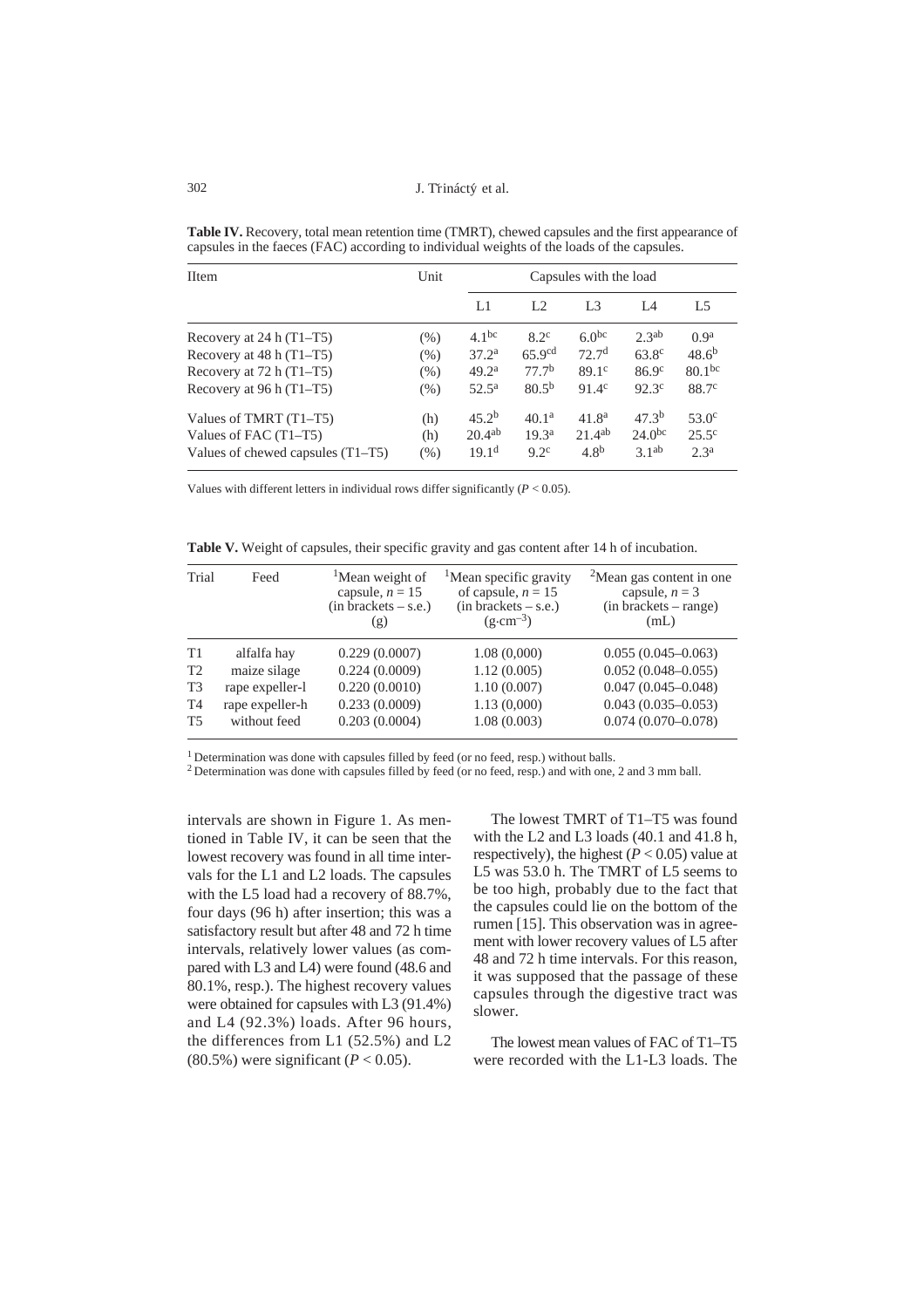Nylon capsules



heaviest capsules (L5) had a value of 25.5 h. The differences were not high although some of them were significant  $(P < 0.05)$ . For the time being, we cannot evaluate the value of FAC from the viewpoint of the nylon capsule method because of a lack of information. Higher mean values of chewed capsules of T1–T5 were found at L1, the lightest load (19.1%), the lowest number was found at L5 (2.3%), the differences between individual loads were mostly significant ( $P < 0.05$ ). The nylon capsule method could therefore be more efficient with the lowest number of chewed capsules (L3, L4 and L5).

### **3.2. Functional specific gravity evaluation**

The partial results needed for FSG calculation (i.e. weight of the capsules, their specific gravity and gas content after 14 h of incubation) are presented in Table V. Gas content was the lowest (0.043 mL) in the

T4 variant, because of a doubled weight of feed (0.0353–0.0357 g; Tab. II). It is supposed that in this case the feed fulfilled the space of the capsule and the gas was expelled. Empty capsules (without feed) had 0.074 mL of gas and we suppose that this gas partly originated from the air which was present in the capsules before immersion into the rumen. FSG values of complete capsules are presented in Table VI. In capsules filled with feed, the mean FSG values of the individual trials were found within a narrow range  $(1.51-1.64 \text{ g} \cdot \text{cm}^{-3})$ . If the capsules were without feed, the mean value of the T5 trial  $(1.38 \text{ g} \cdot \text{cm}^{-3})$  was out of this range ( $P < 0.05$ ). A markedly higher range of FSG was found with the capsules containing the various L1–L5 loads  $(1.09-1.93 \text{ g} \cdot \text{cm}^{-3})$ ; all differences among individual means were significant  $(P < 0.05)$ .

As mentioned above, the capsules with the L1 and L2 loads showed a higher percentage of damage by teeth. This means that a suitable load was L3 (and higher) with

| Trial          | Feed sample     | Ll                | L <sub>2</sub>    | L3                | L4               | L5                | Mean              |
|----------------|-----------------|-------------------|-------------------|-------------------|------------------|-------------------|-------------------|
| T1             | alfalfa hay     | 1.07              | 1.35              | 1.54              | 1.72             | 1.89              | 1.51 <sup>B</sup> |
| T <sub>2</sub> | maize silage    | 1.12              | 1.40              | 1.60              | 1.78             | 1.96              | 1.57 <sup>C</sup> |
| T <sub>3</sub> | rape expeller-l | 1.16              | 1.46              | 1.67              | 1.86             | 2.05              | 1.64 <sup>D</sup> |
| T4             | rape expeller-h | 1.20              | 1.47              | 1.66              | 1.83             | 2.00              | 1.63 <sup>D</sup> |
| T <sub>5</sub> | without feed    | 0.92              | 1.21              | 1.41              | 1.59             | 1.77              | 1.38 <sup>A</sup> |
| Mean           |                 | 1.09 <sup>a</sup> | 1.38 <sup>b</sup> | 1.58 <sup>c</sup> | 176 <sup>d</sup> | 1.93 <sup>e</sup> |                   |

**Table VI.** Calculated FSG values of capsules with the L1–L5 load  $(g \cdot cm^{-3})$ .

Values with different letters in the row (a,b,c,d,e) or column (A,B,C,D) differ significantly ( $P < 0.05$ ).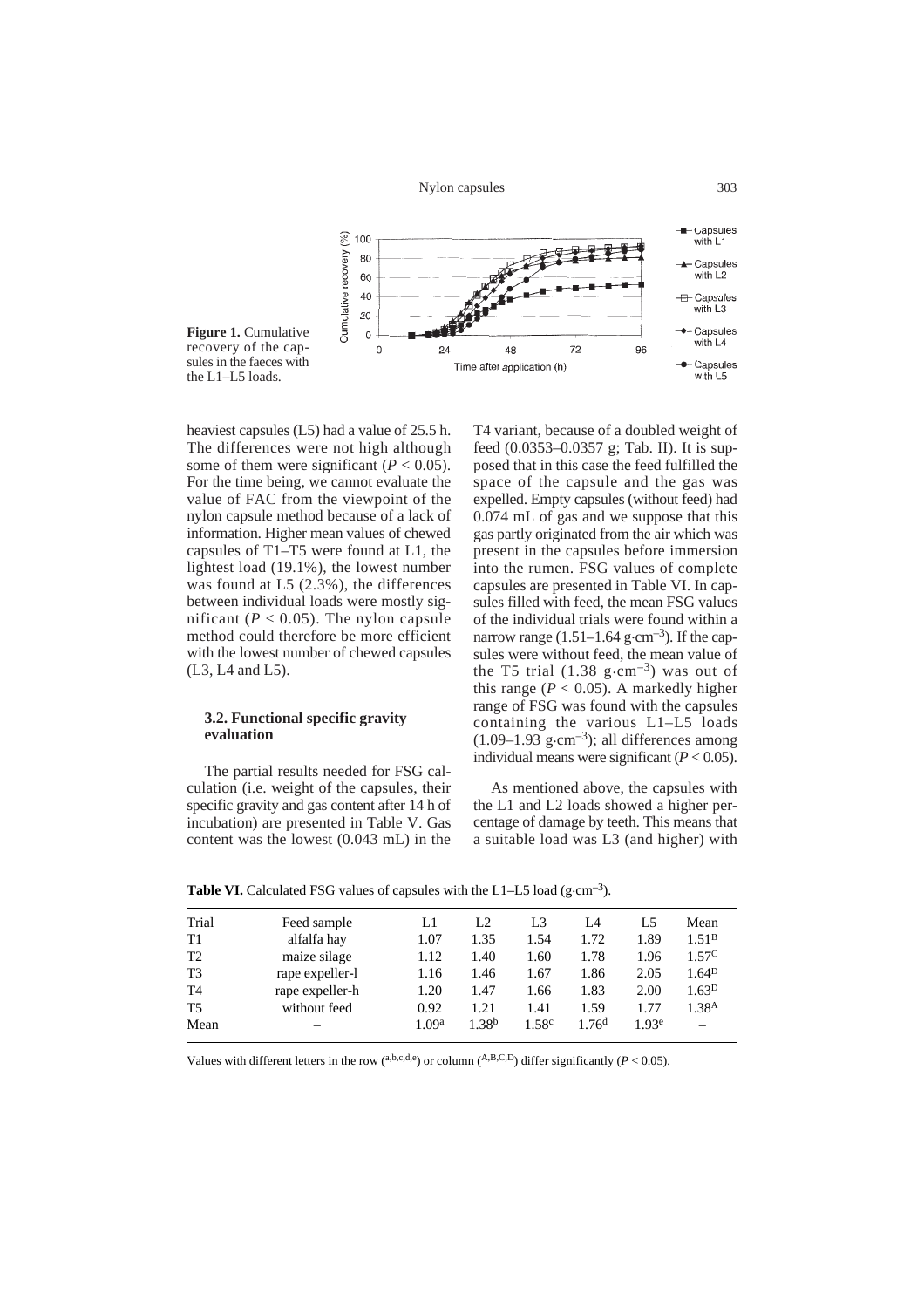values of FSG 1.58  $g \cdot cm^{-3}$  (and more). Depending on size, time of hydration etc., literary FSG values of forages range mostly from 0.9 to 1.3 g $\cdot$ cm<sup>3–1</sup> [6, 10, 12]. A higher value of FSG has been found for grain, for example [19] mentioned  $1.37-1.55$  g $\cdot$ cm<sup>-3</sup>. Plastic particles with the specific gravity 1.77–2.15, or 2.30, respectively, have been applied by [2 and 3] into dry cows or heifers, respectively, resulting in a low recovery and a high retention time. There is a lack of data on the passage of high specific gravity (or FSG, resp.) particles through the digestive tract of lactating cows. In our opinion, a high FSG of the capsules enabled their passage through the digestive tract in spite of the fact that their size was 10 mm. This could also be the reason that only a small part of the capsules was chewed (at L3 4.8%). According to the results of our earlier study [17], this could be achieved only in lactating cows with a high intake of DM and a high rate of digesta flow.

#### **4. CONCLUSIONS**

The highest recovery values were obtained with capsules containing the L3 and L4 loads and the lowest TMRT was observed with the L2 and L3 loads. The lowest number of chewed capsules was found with L3, L4 and L5. It can be concluded that a suitable weight of load was L3 (one 2 mm and one 3 mm ball). Satisfactory results were also obtained with L4. Mean values of capsules' functional specific gravity with L3 and L4 were 1.58 and  $1.76$  g $\cdot$ cm<sup>-3</sup>, respectively.

#### **ACKNOWLEDGEMENTS**

The authors would like to express their thanks to V. Hlaváček, B. Hutárková for their assistance in the research and to Professor L. Zeman from Mendel University of Agriculture and Forestry Brno for his constructive comments. This research was supported by GACR agency,<br>Proiect No 523/99/1539. Project No 523/99/1539.

#### **REFERENCES**

- [1] Campling R.C., Freer M., The effect of specific gravity and size on the mean time of retention of inert particles in the alimentary tract of the cow, Br. J. Nutr. 16 (1962) 507–518.
- [2] Des Bordes C.K., Welch J.G., Influence of specific gravity on rumination and passage of indigestible particles, J. Anim. Sci. 59 (1984) 470–475.
- [3] Ehle F.R., Stern M.D., Influence of particle size and density on particulate passage through alimentary tract of Holstein heifers, J. Dairy Sci. 69 (1986) 564–568.
- [4] Evans E.W., Pearce G.R., Burnett J., Pillinger S.L., Changes in some physical characteristics of the digesta in the reticulo-rumen of cows fed once daily, Br. J. Nutr. 29 (1973) 357–376.
- [5] Goering H.K., Van Soest P.J., Forage fiber analyses (apparatus, reagents, procedures, and some applications), Agric. Handbook No. 379, ARS-USDA, Washington, DC, 1970, pp. 387–598.
- [6] Hooper A.P., Welch J.G., Effects of particle size and forage composition on functional specific gravity, J. Dairy Sci. 68 (1985) 1181–1188.
- [7] Katoh K., Sato F., Yamazaki A., Sasaki Y., Tsuda T., Passage of indigestible particles of various specific gravities in sheep and goats, Br. J. Nutr. 60 (1988) 683–687.
- [8] King K.W., Moore W.E.C., Density and size as factors affecting passage rate of ingesta in the bovine and human digestive tracts, J. Dairy Sci. 40 (1957) 528–536.
- [9] Mambrini M., Peyraud J.L., Retention time of feed particles and liquids in the stomachs and intestines of dairy cows. Direct measurement and calculations based on faecal collection, Reprod. Nutr. Dev. 37 (1997) 427–442.
- [10] Nocek J.E., Kohn R.A., Initial particle form and size on change in functional specific gravity of alfalfa and Timothy hay, J. Dairy Sci. 70 (1987) 1850–1863.
- [11] Pond K.R., Ellis W.C., Matis J.H., Ferreiro H.M., Sutton J.D., Compartment models for estimating attributes of digesta flow in cattle, Br. J. Nutr. 60 (1988) 571–595.
- [12] Siciliano-Jones J., Murphy M.R., Specific gravity of various feedstuffs as affected by particle size and in vitro fermentation, J. Dairy Sci. 74 (1991) 896–901.
- [13] Snedecor G.W., Cochran W.G., Statistical methods, The Iowa State University Press, Ames, Iowa, USA, 6th ed., 1973, 593 p.
- [14] Sommer A., (editor) Nutrient requirements and tables of nutrients for ruminants, CAZ, Pohorelice (1994) 197 p.
- [15] Třináctý J., Schmeiserová L., Suchý P., Passage and retaining of plastic particles in digestive tract of dry cows, Czech J. Anim. Sci. 44 (1999) 263–268.